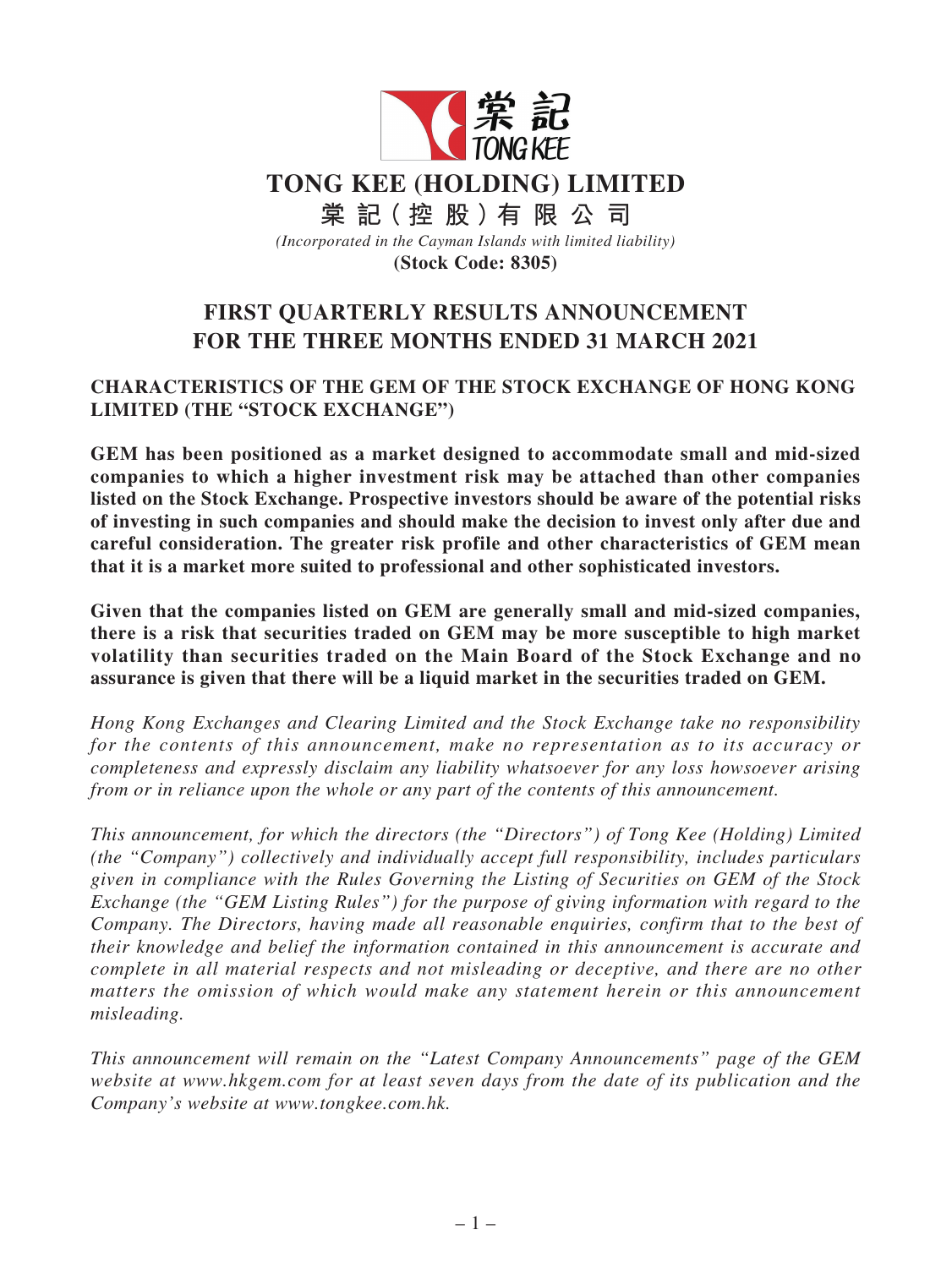## **FIRST QUARTERLY RESULTS (UNAUDITED)**

The board of Directors (the "Board") of the Company is pleased to announce the unaudited condensed consolidated results of the Company and its subsidiaries (collectively, the "Group") for the three months ended 31 March 2021, together with the unaudited comparative figures for the corresponding period in 2020, as follows:

## **CONDENSED CONSOLIDATED STATEMENT OF COMPREHENSIVE INCOME (UNAUDITED)**

*FOR THE THREE MONTHS ENDED 31 MARCH 2021*

|                                                     |                | Three months ended 31 March |             |  |
|-----------------------------------------------------|----------------|-----------------------------|-------------|--|
|                                                     |                | 2021                        | 2020        |  |
|                                                     | <b>Notes</b>   | <b>HK\$'000</b>             | HK\$'000    |  |
|                                                     |                | (Unaudited)                 | (Unaudited) |  |
| Revenue                                             | $\mathfrak{Z}$ | 30,807                      | 45,286      |  |
| Cost of sales                                       |                | (27, 238)                   | (42,062)    |  |
| Gross profit                                        |                | 3,569                       | 3,224       |  |
| Other income                                        |                |                             | 50          |  |
| Administrative expenses                             |                | (5, 810)                    | (6,878)     |  |
| Gain arising from change in fair value of financial |                |                             |             |  |
| assets at fair value through profit or loss         |                | 15                          | 14          |  |
| Finance costs                                       |                | (436)                       | (432)       |  |
| Loss before taxation                                |                | (2,662)                     | (4,022)     |  |
| Income tax expense                                  | $\overline{4}$ |                             |             |  |
| Loss and total comprehensive loss from the period   |                | (2,662)                     | (4,022)     |  |
|                                                     |                |                             |             |  |
| Loss per share                                      |                |                             |             |  |
| — Basic (HK cents)                                  | 6              | (0.33)                      | (0.50)      |  |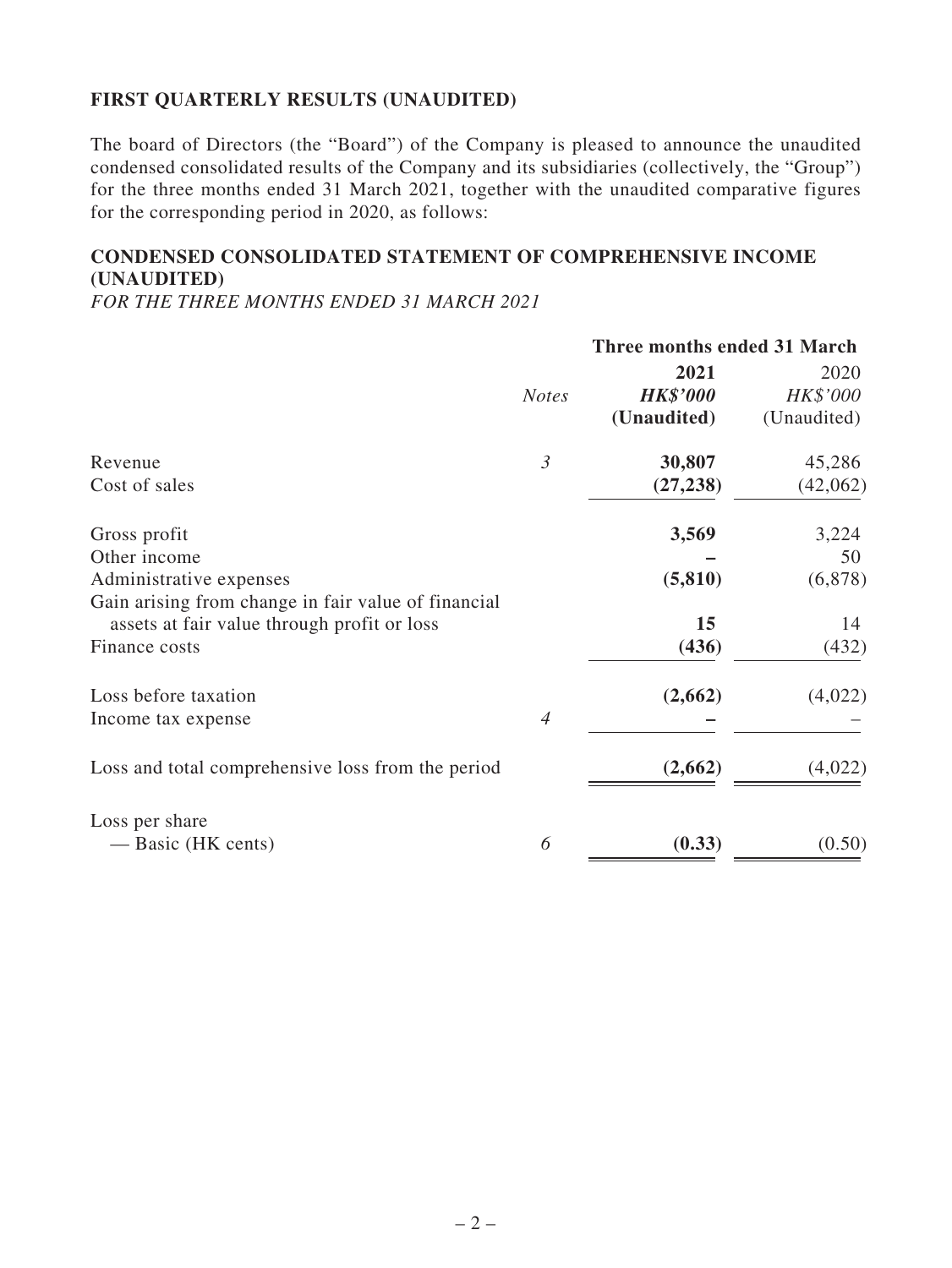# **CONDENSED CONSOLIDATED STATEMENT OF CHANGES IN EQUITY (UNAUDITED)**

*FOR THE THREE MONTHS ENDED 31 MARCH 2021*

|                                                               | <b>Share</b><br>capital<br>HK\$'000 | <b>Share</b><br>premium<br>HK\$'000 | Capital<br>reserve<br><b>HK\$'000</b> | <b>Retained</b><br>profits<br>HK\$'000 | <b>Total</b><br>HK\$'000 |
|---------------------------------------------------------------|-------------------------------------|-------------------------------------|---------------------------------------|----------------------------------------|--------------------------|
| At 1 January 2021 (audited)<br>Loss and total comprehensive   | 8,000                               | 33,324                              | 1,941                                 | 38,783                                 | 82,048                   |
| loss for the period                                           |                                     |                                     |                                       | (2,662)                                | (2,662)                  |
| At 31 March 2021 (unaudited)                                  | 8,000                               | 33,324                              | 1,941                                 | 36,121                                 | 79,386                   |
| At 31 December 2019 (audited)<br>Loss and total comprehensive | 8,000                               | 33,324                              | 1,941                                 | 41,041                                 | 84,306                   |
| loss for the period                                           |                                     |                                     |                                       | (4,022)                                | (4,022)                  |
| At 31 March 2020 (unaudited)                                  | 8,000                               | 33,324                              | 1,941                                 | 37,019                                 | 80,284                   |

*Note:* Capital reserve represents the difference between the Company's Share capital and the combined share capital of the subsidiaries of the Company pursuant to a reorganisation for the listing.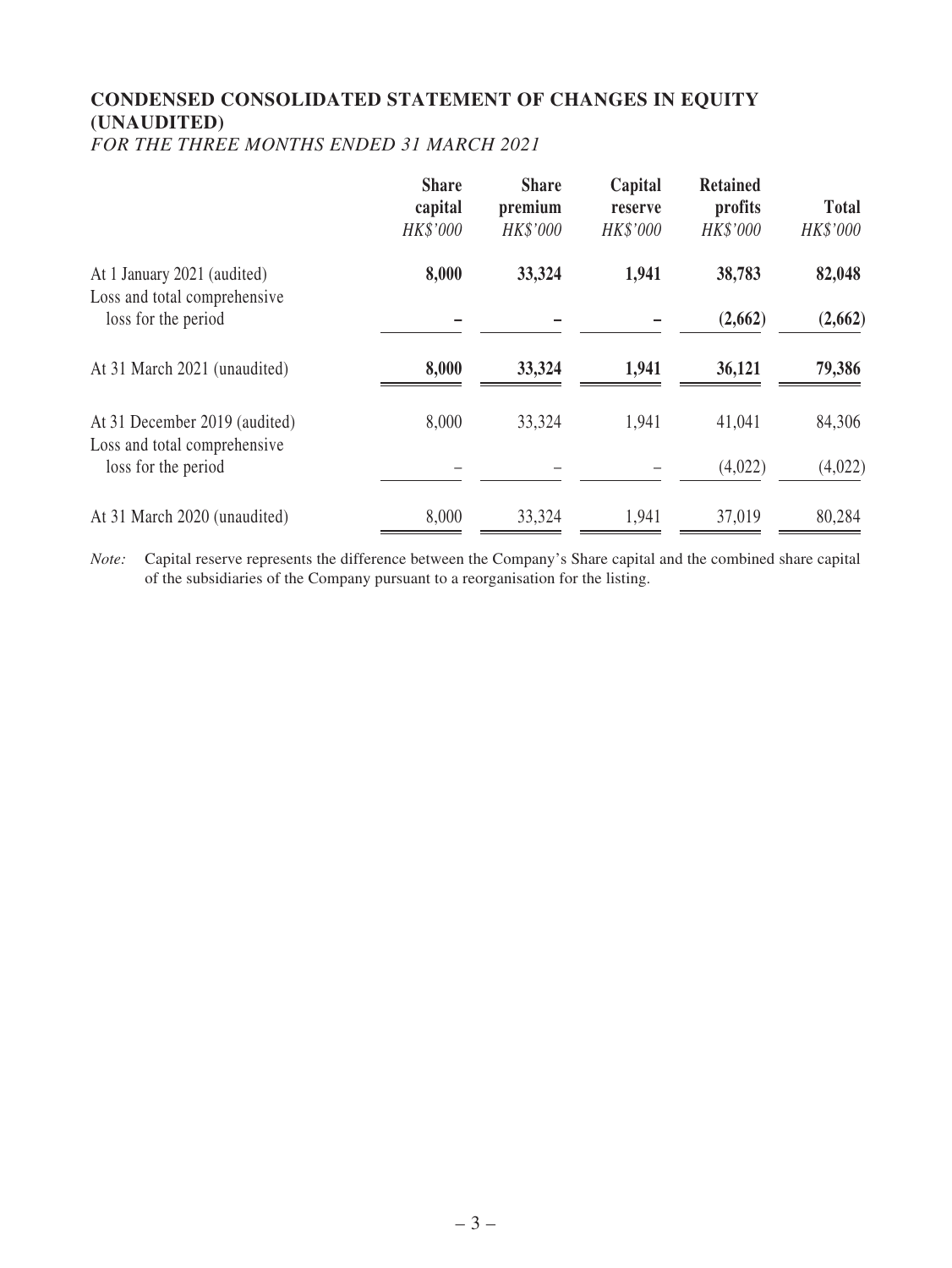## **NOTES TO THE CONDENSED CONSOLIDATED FINANCIAL STATEMENTS** *FOR THE THREE MONTHS ENDED 31 MARCH 2021*

#### **1. CORPORATE INFORMATION**

The Company was incorporated in the Cayman Islands as an exempted company with limited liability on 10 April 2017 under the Companies Law, Cap. 22 (Law 3 of 1961, as consolidated and revised) of the Cayman Islands. The immediate and ultimate holding company is Advanced Pacific Enterprises Limited, a company incorporated in the British Virgin Islands, which is controlled by Mr. Heung Chung Sum ("Controlling Shareholder" or "Mr. Heung"). The address of the registered office of the Company is at P.O. Box 1350, Windward 3, Regatta Office Park, Grand Cayman, KY1-1108, Cayman Islands. Effective from 20 November 2020, the address of its principal place of business has changed from Office Nos. 7 & 8, 8/F, Shatin Galleria, 18–24 Shan Mei Street, Fotan, New Territories, Hong Kong to Room 2502, 25/F, 148 Electric Road, North Point, Hong Kong. The Company's shares are listed on the GEM of The Stock Exchange of Hong Kong Limited (the "Stock Exchange") on 4 July 2018 (the "Listing").

The Company is an investment holding company. The Company and its subsidiaries (collectively referred to as the "Group") are multi-disciplinary contractors which are principally engaged in performing repair, maintenance, alteration and addition ("RMAA") works, new construction works and corrosion protection works in Hong Kong.

The unaudited condensed consolidated financial statements are presented in Hong Kong dollar ("HK\$") which is the same as the functional currency of the Company and its subsidiaries, and all values are rounded to the nearest thousands ("HK\$'000"), except where otherwise indicated.

#### **2. BASIS OF PREPARATION**

The unaudited condensed consolidated financial statements of the Group for the three months ended 31 March 2021 have been prepared in accordance with accounting principles generally accepted in Hong Kong and comply with Hong Kong Financial Reporting Standards ("HKFRSs") issued by Hong Kong Institute of Certified Public Accountants (the "HKICPA") and the applicable disclosure requirements of the GEM Listing Rules.

The accounting policies and methods of computation used in the preparation of the unaudited condensed consolidated financial statements are consistent with those used in the audited annual report of the Group for the year ended 31 December 2020 except for those new and revised HKFRSs and interpretations issued by the HKICPA that are adopted for the first time for the current periods in the financial statements.

In current period, HKICPA has issued a number of new and revised HKFRSs and interpretations that are first effective or available for early adoption for the current accounting period of the Company. There have been no significant changes to the accounting policies applied in these financial statements for the period presented as a result of these developments.

The unaudited condensed consolidated financial statements have been prepared under the historical cost convention.

The preparation of the unaudited condensed consolidated financial statements in conformity with the HKFRSs requires the use of certain critical accounting estimates. It also requires the management to exercise their judgements in the process of applying the Group's accounting policies.

The unaudited condensed consolidated financial statements have not been audited by the Company's auditor, but have been reviewed by the Company's audit committee.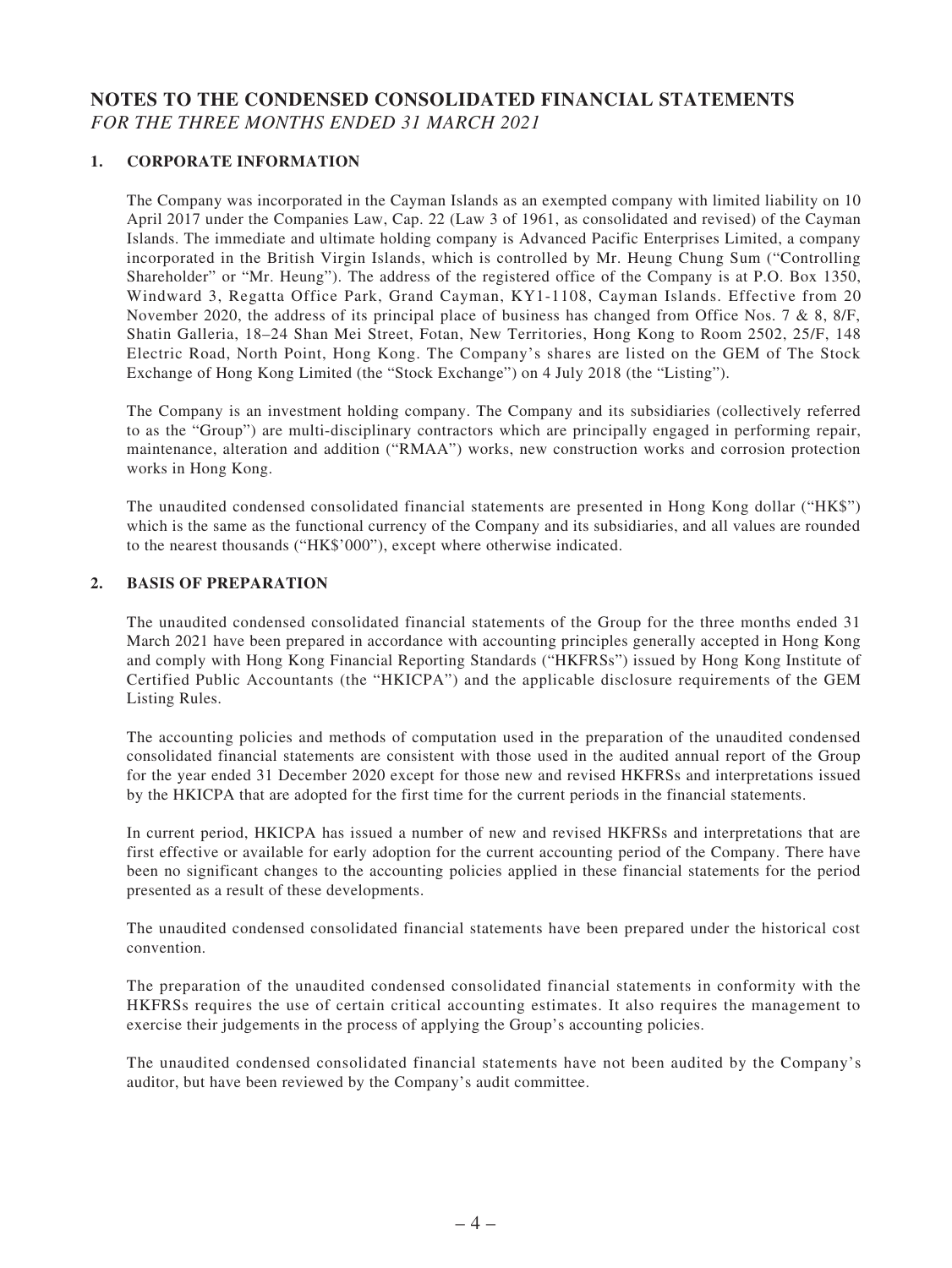#### **3. REVENUE**

Revenue represents the fair value of amounts received and receivable by the Group in respect of the provision of building renovation and construction services to external customers. The Group's operations are solely derived from the building renovation and construction services in Hong Kong during the period. For the purposes of resources allocation and performance assessment, the chief operating decision maker (the "CODM"), being the executive directors of the Company, reviews the overall results and financial position of the Group as a whole prepared based on the same set of accounting policies. Accordingly, the Group has only one single operating segment and no further analysis of this single segment is presented.

The Group's revenue recognised during the period is as follows:

|                                     | Three months ended |             |
|-------------------------------------|--------------------|-------------|
|                                     | 31 March           |             |
|                                     | 2021               | 2020        |
|                                     | <b>HK\$'000</b>    | HK\$'000    |
|                                     | (Unaudited)        | (Unaudited) |
| Types of service                    |                    |             |
| RMAA works projects                 | 28,630             | 39,981      |
| New construction works projects     | 175                | 503         |
| Corrosion protection works projects | 2,002              | 4,802       |
|                                     | 30,807             | 45,286      |
|                                     |                    |             |

#### **4. INCOME TAX EXPENSE**

|                       |                 | Three months ended<br>31 March |  |
|-----------------------|-----------------|--------------------------------|--|
|                       | 2021            | 2020                           |  |
|                       | <b>HK\$'000</b> | HK\$'000                       |  |
|                       | (Unaudited)     | (Unaudited)                    |  |
| Hong Kong Profits Tax |                 |                                |  |
| — Current year        |                 |                                |  |
|                       |                 |                                |  |

During both periods, no provision for Hong Kong Profits Tax has been made for the subsidiaries of the Company established in Hong Kong, as they did not have any assessable profits subject to Hong Kong Profits Tax for both periods.

#### **5. DIVIDEND**

The Board does not recommend the payment of dividend for the three months ended 31 March 2021.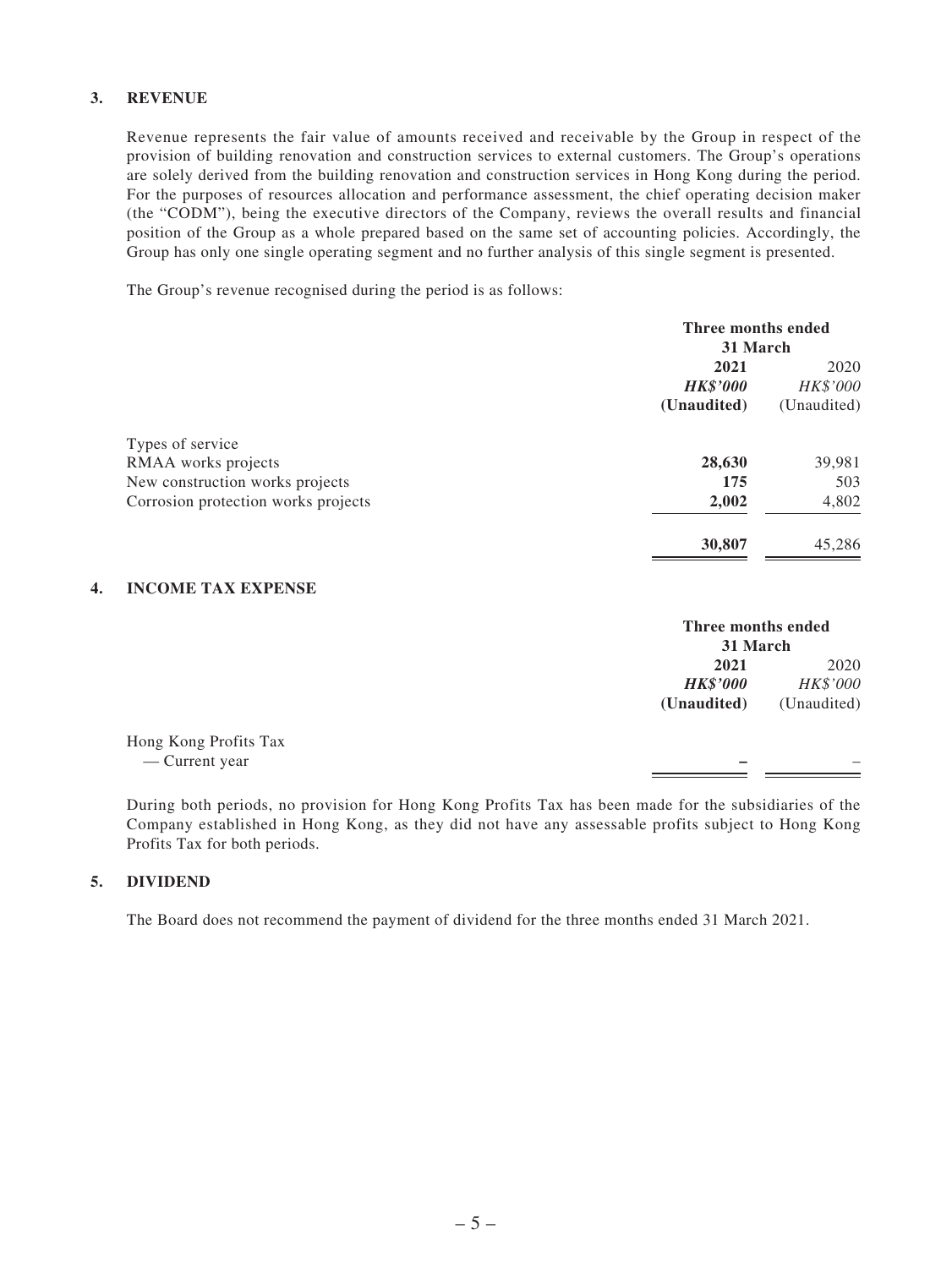#### **6. LOSS PER SHARE**

The calculations of basic loss per share attributable to the owners of the Company for the three months ended 31 March 2021 are based on the followings:

|                                              | Three months ended |                 |
|----------------------------------------------|--------------------|-----------------|
|                                              | 31 March           |                 |
|                                              | 2021               | 2020            |
|                                              | <b>HK\$'000</b>    | <b>HK\$'000</b> |
|                                              | (Unaudited)        | (Unaudited)     |
| Loss:                                        |                    |                 |
| Loss for the purpose of basic loss per share |                    |                 |
| (loss for the period)                        | (2,662)            | (4,022)         |
|                                              | $\bm{v}$           | 000'            |
| <b>Number of shares:</b>                     |                    |                 |
| Weighted average number of ordinary shares   |                    |                 |
| for the purpose of basic loss per share      | 800,000            | 800,000         |

No diluted loss per share for both periods were presented as there were no dilutive potential ordinary shares outstanding.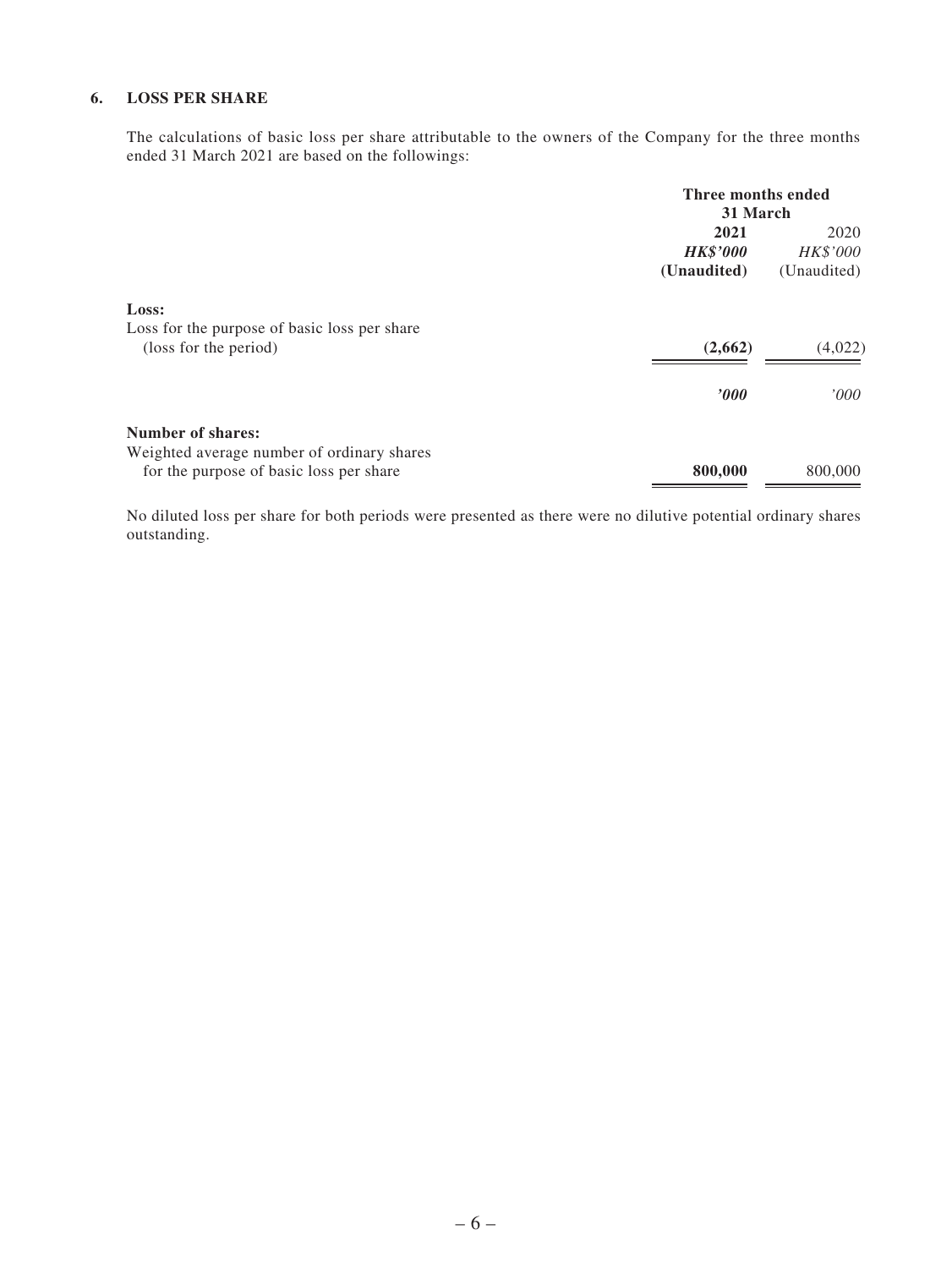## **MANAGEMENT DISCUSSION AND ANALYSIS**

## **Business Review and Outlook**

The Company and its subsidiaries (collectively referred to as the "Group") is an established multi-disciplinary contractor for the provision of repair and maintenance works, alteration and addition works ("RMAA"), new construction works, and cathodic protection works in Hong Kong. The Group is responsible for the overall management, implementation and supervision of projects. The Group focuses on the management of projects, development of work programmes, procurement of works materials, operation of site works, co-ordination with the customers or their consultants and quality control of the works carried by the employees and the subcontractors.

For RMAA works, the Group provides repair, alteration and addition, maintenance, modification, rehabilitation, steel, civil and demolition works in various venues such as residential building, commercial building, carpark, road, footbridge and theme park in Hong Kong. For new construction works, the Group provides a variety of constructions and related alteration and additions works and facilities such as noise mitigation work, architectural metalwork, bus shelter, dangerous goods store building, innovative and creative structure such as air balloon. For corrosion protection works, the Group provides various corrosion protection solutions including but not limited to installation of cathodic protection systems including sacrificial anodes protection and impressed current systems.

For the three months ended 31 March 2021 ("Relevant Period"), there were 98 projects (2020: 89 projects) with revenue contribution undertaken by the Group. Due to the current market condition, the demands for the Group's RMAA and fitting-out works services and new works service is in a decreasing trend. During the three months ended 31 March 2021, the Group was awarded 20 new projects, with total original contract sum of approximately HK\$35.7 million.

Looking forward, the Directors consider that the future opportunities and challenges facing by the Group will continue to be affected by the development of the property market and expansion on the infrastructure in Hong Kong as well as factors affecting the labour costs and material costs. The Directors are of the view that the number of properties to be built and maintained in Hong Kong remains to be the key driver for the growth of the Hong Kong RMAA and new construction works industry. Also, the Group is actively seeking opportunities to expand its business outside Hong Kong.

The outbreak of the novel coronavirus (COVID-19) and its escalation on a global scale has triggered unprecedented disruptions in business operations and to the economy. While it would be difficult to gauge the longer term impact of such events as the situation is dynamically evolving, the Group has been proactive in closely monitoring the market conditions and taking appropriate measures to respond to the challenges. The Group will continue to monitor the development of the COVID-19 epidemic and its impact on the operations and results of the Group, if any. The Group will continue to strengthen its cost control and resources management as well as to actively participate in project tenders, in order to maintain its competitiveness in the market.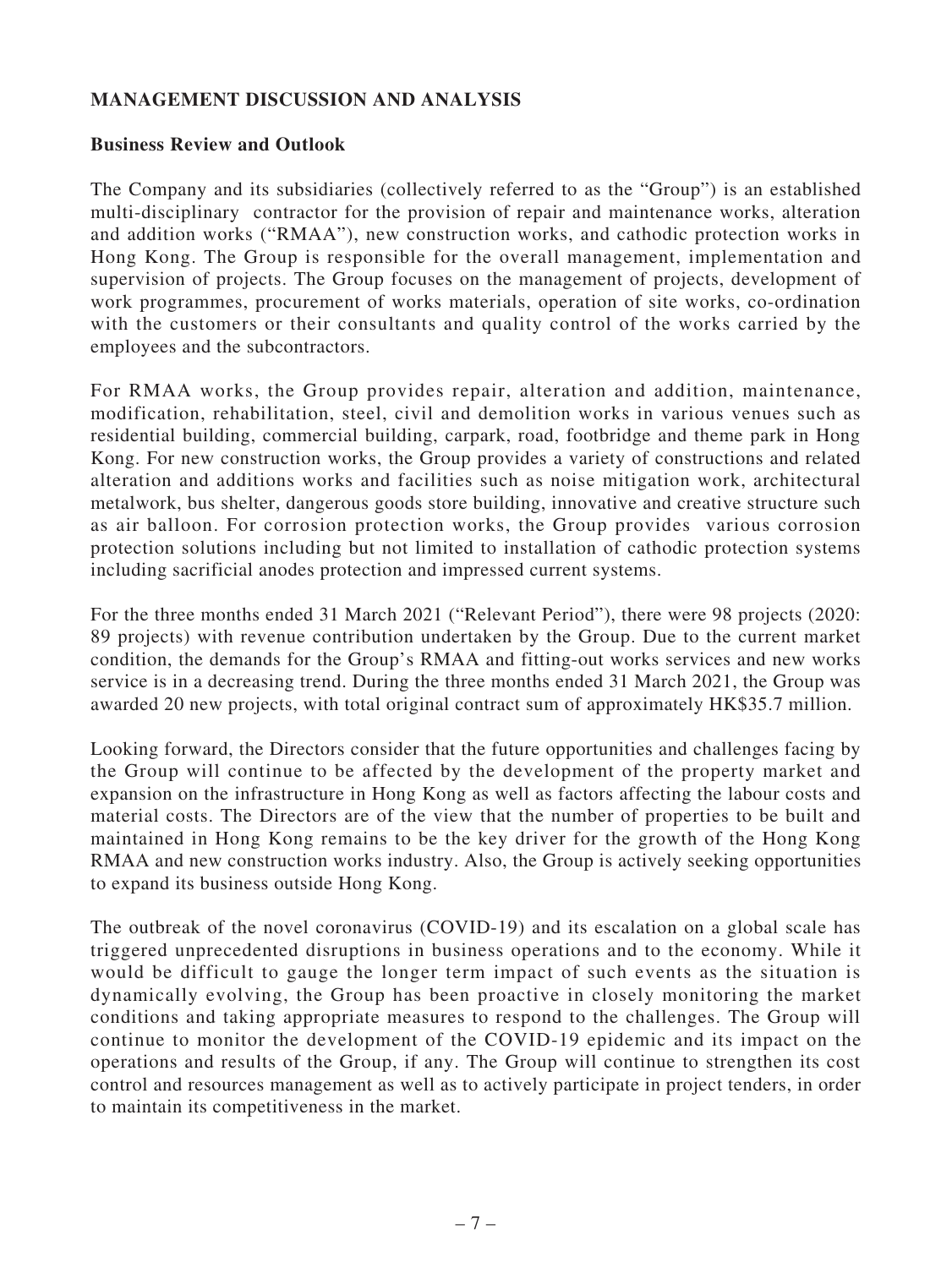In addition, a series of precautionary and control measures have been implemented across the region. In order to ensure the health and safety of our employees and to facilitate the prevention and control of the COVID-19 outbreak, the Group has, (i) promptly established a crisis management working team for coordination and arrangement of provision of services in our premises with the aim to maintain normal operation; (ii) provided sufficient protective equipment and masks to our employees; and (iii) ensured that all our employees have strictly implemented the control and prevention measures formulated by the Group, including the strict observance of personal and environmental hygiene and regular body temperature checks for all employees and visitors entering into our premises.

With the Group's experienced management team and reputation in the market, the Directors consider that the Group is well-positioned to compete against its competitors under such future challenges that are commonly faced by all competitors, and the Group will continue to strengthen the market position in the industry and expand the market share by securing more RMAA and corrosion protection works contracts by utilising the net proceeds from the Listing of the Shares on GEM of the Stock Exchange on 4 July 2018 (the "Listing Date").

## **Financial Review**

## *Revenue*

The revenue decreased from approximately HK\$45.3 million for the three months ended 31 March 2020 to approximately HK\$30.8 million for the three months ended 31 March 2021, representing a decrease of approximately 32%. Such decrease was mainly due to the decrease in number of projects awarded and contract sum of awarded projects undertaken by the Group as a result of the overall development in the construction industry in Hong Kong and the economic impact results from COVID-19.

### *Direct Cost*

The direct cost decreased from approximately HK\$42.0 million for the three months ended 31 March 2020 to approximately HK\$27.2 million for the three months ended 31 March 2021, representing a decrease of approximately 35%. Such decrease was attributable to the decrease in the subcontracting charges, material costs, and rental of machinery and equipment cost incurred in line with the revenue decrease during the year.

### *Gross Profit*

Gross profit of the Group increased by approximately HK\$0.3 million from approximately HK\$3.2 million for the three months ended 31 March 2020 to approximately HK\$3.5 million for the three months ended 31 March 2021. The increase was mainly driven by the decrease in direct cost for the three months ended 31 March 2021 as discussed above. The overall gross profit margin increased from approximately 7.1% for the three months ended 31 March 2020 to approximately 11.5% for the three months ended 31 March 2021.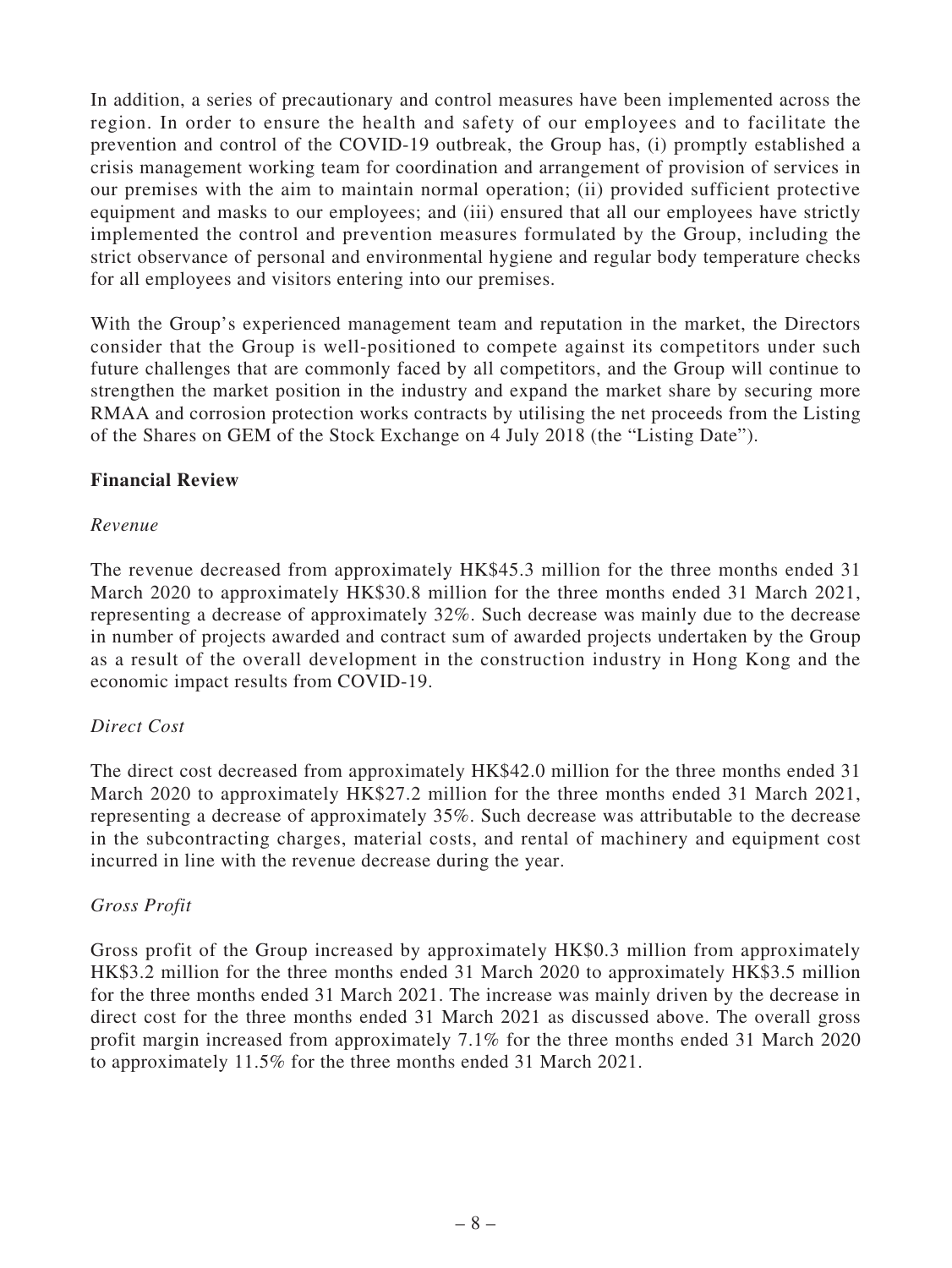## *Administrative Expenses*

Administrative expenses of the Group decreased by approximately HK\$1.0 million or 15.5% from approximately HK\$6.8 million for the three months ended 31 March 2020 to approximately HK\$5.8 million for the three months ended 31 March 2021.

Administrative expenses primarily consist of staff costs, depreciation, transportation and motor vehicle expense, and other costs incurred for daily operation. The decrease was mainly attributable to the decrease in staff cost since the Company has downsized the number of employees during the year ended 31 December 2020, therefore less staff cost was incurred when comparing with the three months ended 31 March 2020.

## *Finance Costs*

Finance costs for the Group remained steady at approximately HK\$432,000 for the three months ended 31 March 2020 and approximately HK\$436,000 for the three months ended 31 March 2021. The Group maintained similar size of bank borrowing during the three months ended 31 March 2021 when comparing with prior year.

## *Income Tax Expense*

Income tax expense for the Group remained nil for both the three months ended 31 March 2020 and the three months ended 31 March 2021, since the Group has recorded loss before taxation for both the period.

## *Loss for the Period*

As a results of foregoing, the Group recognised a loss of approximately HK\$2.7 million for the three months ended 31 March 2021 which the loss had been decreased by HK\$1.3 million as compared to the three months ended 31 March 2020. Such decrease was primarily attributable to the net effect of the increase in gross profit, and decrease in administrative expenses, as discussed above.

### **Liquidity and Financial Resources**

The current ratio remained stable as approximately 1.6 times as at 31 December 2020 and as at 31 March 2021.

As at 31 March 2021, the Group had total borrowings of approximately HK\$35.3 million (31 December 2020: approximately HK\$36.4 million). The gearing ratio, calculated based on the total borrowings divided by total equity at the end of the year/period and multiplied by 100%, increased slightly from approximately 44.3% as at 31 December 2020 to approximately 44.4% as at 31 March 2021. The Group's financial position is sound and strong. With available bank balances and cash and bank credit facilities, the Group has sufficient liquidity to satisfy its funding requirements.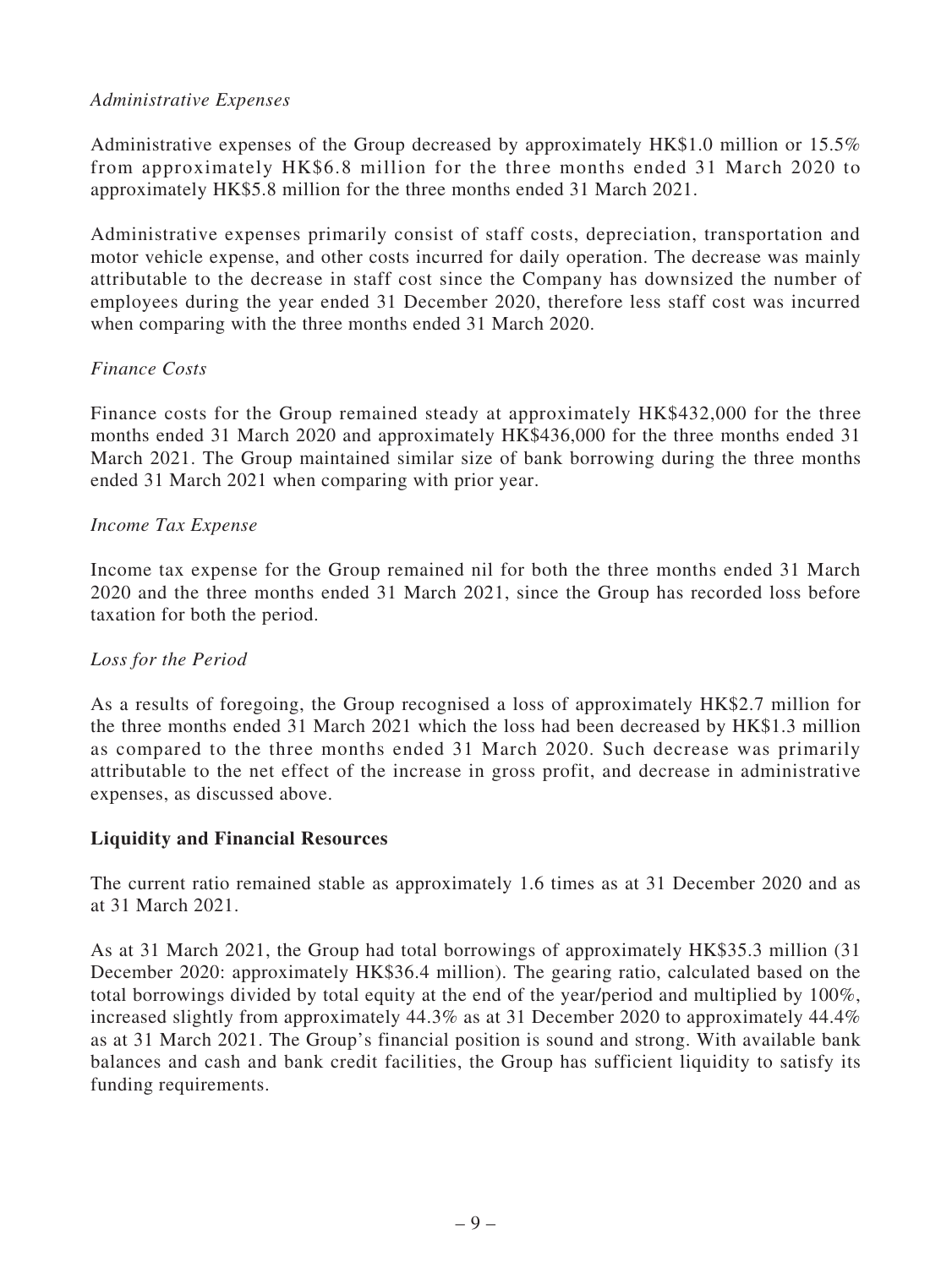The Group's borrowings and bank balances are denominated in HK\$ and there was no significant exposure to foreign exchange rate fluctuations during the Relevant Period.

## **Treasury Policy**

The Group has adopted a prudent financial management approach towards its treasury policies and thus maintained a healthy liquidity position throughout the Relevant Period. The Group strives to reduce exposure to credit risk by performing ongoing credit assessments and evaluations of the financial status of its customers. To manage liquidity risk, the Board closely monitors the Group's liquidity position to ensure that the liquidity structure of the Group's assets, liabilities and other commitments can meet its funding requirements from time to time.

## **Capital Structure**

The shares of the Company were listed on the GEM of the Stock Exchange on 4 July 2018. There has been no change in the capital structure of the Group since then. The share capital of the Company only comprises ordinary shares.

As at the date of this announcement, the Company's issued share capital was HK\$8,000,000 and the number of its issued ordinary shares was 800,000,000 of HK\$0.01 each.

## **Commitments**

The Group's has no operating lease commitments as at 31 December 2020 and 31 March 2021.

## **Future Plans for Material Investments and Capital Assets**

As at 31 March 2021, the Group did not have other plans for material investments and capital assets.

## **Material Acquisitions and Disposals of Subsidiaries and Affiliated Companies**

During the three months ended 31 March 2021, the Group did not have any material acquisitions or disposals of subsidiaries and affiliated companies.

## **Contingent Liabilities**

The Group did not have any contingent liabilities.

## **Exposure to Exchange Rate Fluctuation**

The Group's revenue generating operations are mainly transacted in HK\$. The Directors consider the impact of foreign exchange exposure to the Group is minimal.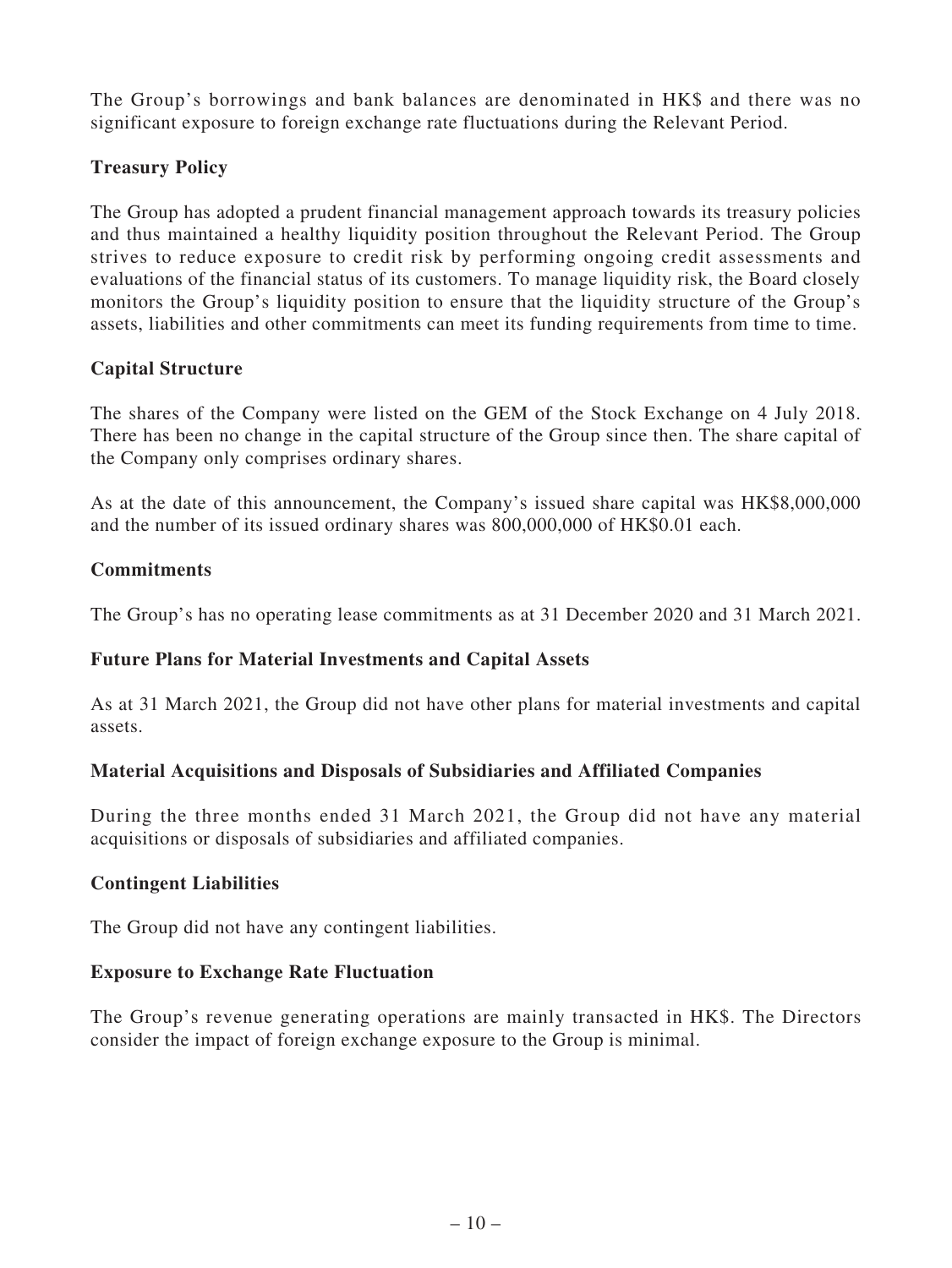## **Charge of Group's Assets**

As at 31 March 2021, the Group pledged certain amount of land and building and investments in life insurance policies to secure short-term bank borrowings and other general banking facilities granted to the Group.

## **Employees and Remuneration Policies**

As at 31 March 2021, the Group employed a total of 124 employees (31 December 2020: 126 employees). The staff costs, including Directors' emoluments, of the Group were approximately HK\$9.8 million for the three months ended 31 March 2021 (for the three months ended 31 March 2020: approximately HK\$11 million). Remuneration is determined with reference to market terms and the performance, qualification and experience of individual employee. Apart from basic remuneration, share options may be granted to eligible employees by reference to the Group's performance as well as individual contribution.

## **Use of Proceeds**

The net proceeds from the listing, after deducting listing related expenses, were approximately HK\$25.2 million. After the listing, these proceeds were used for the purposes in accordance with the future plans and use of proceeds as set out in the Prospectus. The unused amount of the net proceeds from the listing date as at and up to date of this announcement was approximately HK\$4.3 million. An analysis of the utilization of the net proceeds from the Listing Date up to 31 March 2021 is set out below:

|                                                              | <b>Revised use of</b><br>net proceeds as<br>disclosed in the<br>announcement<br>dated 15 July<br>2020<br>HK\$ million | <b>Actual use of</b><br>net proceeds<br>from Listing<br>Date to<br>31 March<br>2021<br>HK\$ million | <b>Expected</b><br>timeline of<br>full utilisation<br>of the balance |
|--------------------------------------------------------------|-----------------------------------------------------------------------------------------------------------------------|-----------------------------------------------------------------------------------------------------|----------------------------------------------------------------------|
| Reserved capital to satisfy the Group's potential customers' |                                                                                                                       |                                                                                                     |                                                                      |
| requirement for surety/performance bond                      | 1.2                                                                                                                   | 1.2                                                                                                 |                                                                      |
| Further Strengthen the Group's manpower                      | 9.4                                                                                                                   |                                                                                                     | 8.0 Year ending 2021                                                 |
| Acquisition of additional machinery and equipment            | 4.3                                                                                                                   |                                                                                                     | 3.1 Year ending 2021                                                 |
| Upgrading the Hong Kong office and workshop                  | 7.7                                                                                                                   |                                                                                                     | 6.0 Year ending 2021                                                 |
| General working capital                                      | 2.6                                                                                                                   | 2.6                                                                                                 |                                                                      |

The business objectives, future plans and planned use of proceeds as stated in the Prospectus and the announcement dated 15 July 2020 were based on the best estimation and assumption of future market conditions made by the Group at the time of preparing Prospectus while the proceeds were applied based on the actual development of the Group's business, the actual situation and the industry.

The Directors will constantly evaluate the Group's business objective and will change or modify plans against the changing market condition to ascertain the business growth of the Group.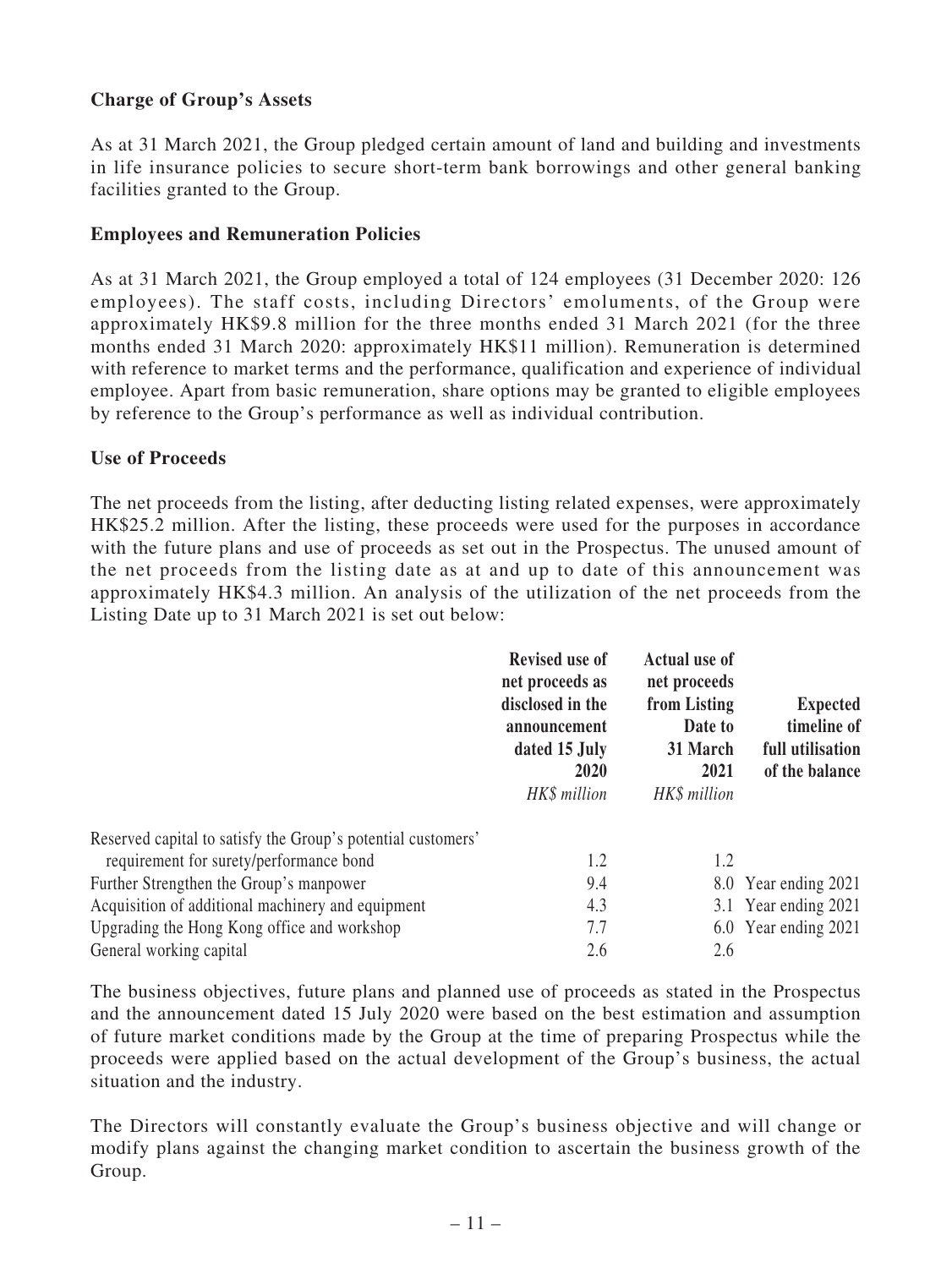### **Disclosure of Interests**

## *A. Directors' and Chief Executives' Interests and Short Positions in Shares, Underlying Shares and Debentures*

As at 31 March 2021, the Company was wholly owned by Advanced Pacific Enterprises Limited, of which the ultimate owner is Mr. Heung Chung Sum.

As at the date of this announcement, interests or short positions of the Directors, chief executives of the Company in the Shares, underlying Shares and debentures of the Company or any of its associated corporation (within the meaning of Part XV of the Securities and Futures Ordinance (the "SFO")) which were required (i) to be notified to the Company and the Stock Exchange pursuant to Divisions 7 and 8 of Part XV of the SFO (including interests and short positions which they were taken or deemed to have under such provisions of the SFO), or (ii) pursuant to Section 352 of the SFO, to be entered in the register referred to therein, or (iii) pursuant to Rules 5.46 to 5.67 of the GEM Listing Rules, to be notified to the Company and the Stock Exchange, were as follows:

*(i) Long Position in the Company's Shares*

| <b>Name of Director</b>                      | Capacity    | <b>Number</b><br>and class of<br>securities held | Percentage of<br>shareholding |
|----------------------------------------------|-------------|--------------------------------------------------|-------------------------------|
| Mr. Heung Chung Sum Interest in a controlled | corporation | 600,000,000<br>ordinary shares                   | 75%                           |

*(ii) Long position in the ordinary shares of associated corporations*

| <b>Name of Director</b> | Name of<br>associated<br>corporations             | Capacity         | <b>Number</b><br>and class of<br>securities held | Percentage of<br>shareholding |
|-------------------------|---------------------------------------------------|------------------|--------------------------------------------------|-------------------------------|
| Mr. Heung Chung Sum     | <b>Advanced Pacific</b><br>Enterprises<br>Limited | Beneficial owner | ordinary shares                                  | 100%                          |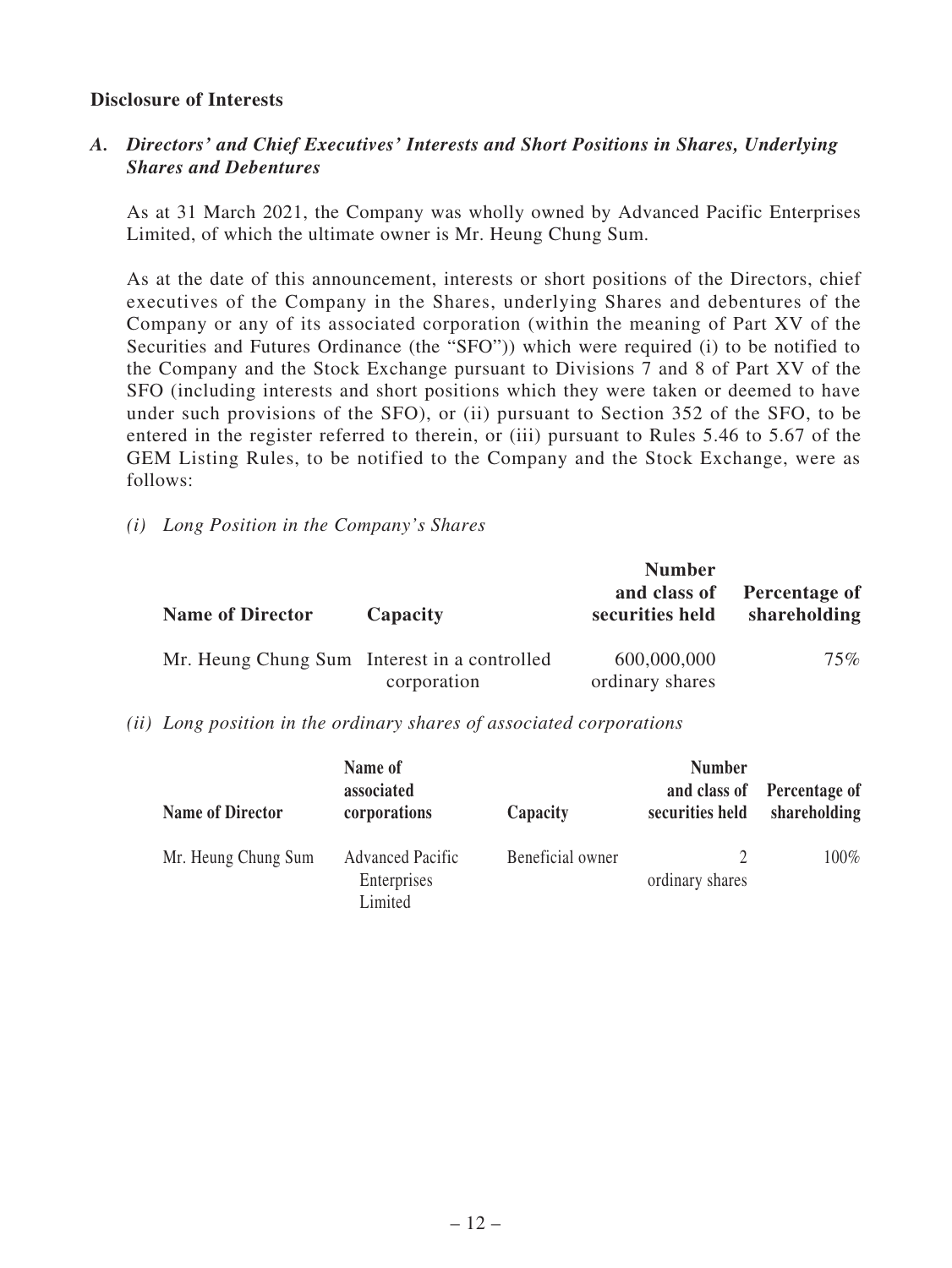## *B. Substantial Shareholders' and Other Persons' Interests and Short Positions in Shares, Underlying Shares and Debentures*

As at the date of this announcement, the interest and short positions of the person (other than the Directors or chief executive of the Company) or company which was required to be recorded in the register required to be kept under Section 336 of the SFO were as follows:

| <b>Name</b>                | Capacity         | Number and Long/<br>class of short<br>securities held position |      | Percentage of<br>shareholding |
|----------------------------|------------------|----------------------------------------------------------------|------|-------------------------------|
| <b>Advanced Pacific</b>    | Beneficial owner | 600,000,000                                                    | Long | 75%                           |
| <b>Enterprises Limited</b> |                  | ordinary shares                                                |      |                               |

Save as disclosed above, as at the date of this announcement and so far as is known to the Directors, no person, other than the Directors and chief executive of the Company whose interests are set out in the section "Directors' and Chief Executives' Interests and Short Positions in Shares, Underlying Shares and Debentures" above, had notified the Company of an interest or short position in the shares or underlying shares of the Company that was required to be recorded in the register required to be kept by the Company pursuant to Section 336 of the SFO.

## **COMPETING AND CONFLICTS OF INTERESTS**

The Directors are not aware of any business or interest of the Directors nor the controlling shareholder of the Company nor any of their respective associates (as defined in the GEM Listing Rules) that compete or may compete with the business of the Group and any other conflicts of interest which any such person has or may have with the Group during the period ended 31 March 2021.

## **INTERESTS OF COMPLIANCE ADVISER**

As notified by the compliance adviser of the Company, Red Sun Capital Limited ("Red Sun"), as at 31 March 2021, save for the compliance adviser agreement dated on 9 November 2017 entered into between the Company and Red Sun, neither Red Sun, its directors, employees and associates had any interests in relation to the Group which is required to be notified to the Group pursuant to Rule 6A.32 of the GEM Listing Rules.

### **PURCHASE, SALE OR REDEMPTION OF THE COMPANY'S LISTED SECURITIES**

Neither the Company nor any of its subsidiaries has purchased, sold or redeemed any of the Company's listed securities during the period ended 31 March 2021.

## **CORPORATE GOVERNANCE CODE**

Pursuant to the code provision A.2.1 of the CG Code, the roles of chairman and chief executive should be separate and should not be performed by the same individual. The division of responsibilities between the chairman and chief executive should be clearly established.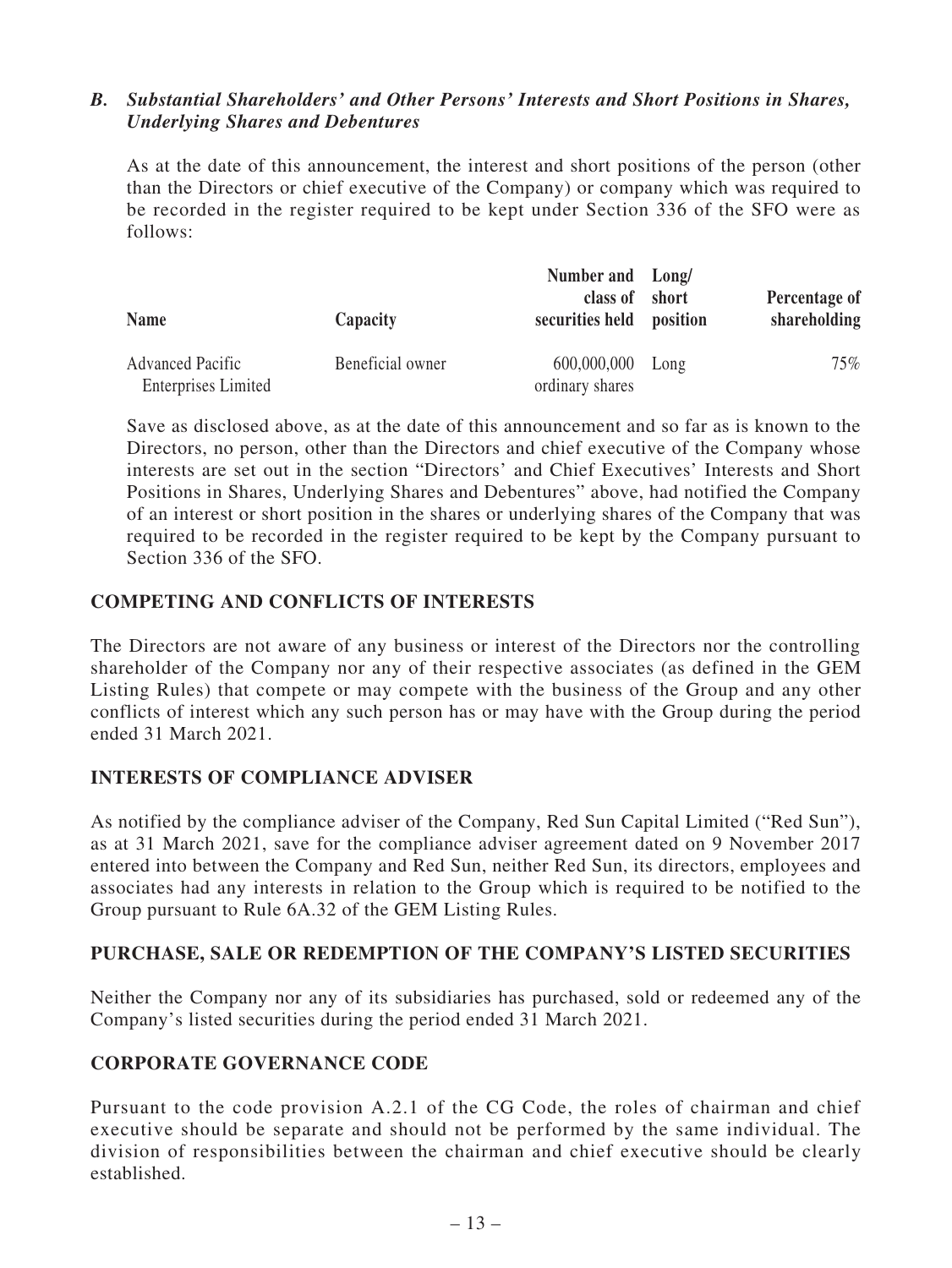Mr. Heung Chung Sum currently assumes the role of both chairman of the Company and chief executive of the Company. The Board considers that this structure could enhance efficiency in formulation and implementation of the Company's strategies. The Board will review the need of appointing suitable candidate to assume the role of chief executive when necessary.

As at 31 March 2021, save as disclosed above, the Company has complied with the applicable code provisions of the Corporate Governance Code (the "CG Code") as set out in Appendix 15 of the GEM Listing Rules.

## **DIRECTORS' SECURITIES TRANSACTIONS**

The Group has adopted a code of conduct regarding securities transactions by the Directors on terms no less exacting than the required standards of dealings set out in Rules 5.48 to 5.67 of the GEM Listing Rules. The Company had also made specific enquiries of all the Directors and the Company was not aware of any non-compliance with the required standard of dealings regarding securities transactions by the Directors throughout the period ended 31 March 2021.

## **DIVIDEND**

The Board does not recommend the payment of dividend for the three months ended 31 March 2021.

## **SHARE OPTION SCHEME**

The Company has conditionally adopted a share option scheme on 4 June 2018 ("the Scheme"). The terms of the Scheme are in accordance with the provisions of Chapter 23 of the GEM Listing Rules.

No share options has been granted during the Relevant Period and there were no share options outstanding as at 31 March 2021.

### **AUDIT COMMITTEE**

The Company established an audit committee ("Audit Committee") with its written terms of reference in compliance with the GEM Listing Rules, in accordance with provisions set out in the CG Code which are available on the websites of the Stock Exchange and the Company. The primary duties of the Audit Committee are to make recommendations to the Board on the appointment, reappointment and removal of the external auditor, to review and monitor the external auditor's independence and objectivity and the effectiveness of the audit process in accordance with applicable standards, and to monitor the integrity of the Company's annual report and interim financial reports before submission to the Board. The Audit Committee consists of three members, namely Mr. Chan Chi Hang, Dr. Ip Wai Hung, Mr. Ko, Wilson Wai Shun, all being independent non-executive Directors of the Company. Mr. Chan Chi Hang currently serves as the chairman of the Audit Committee.